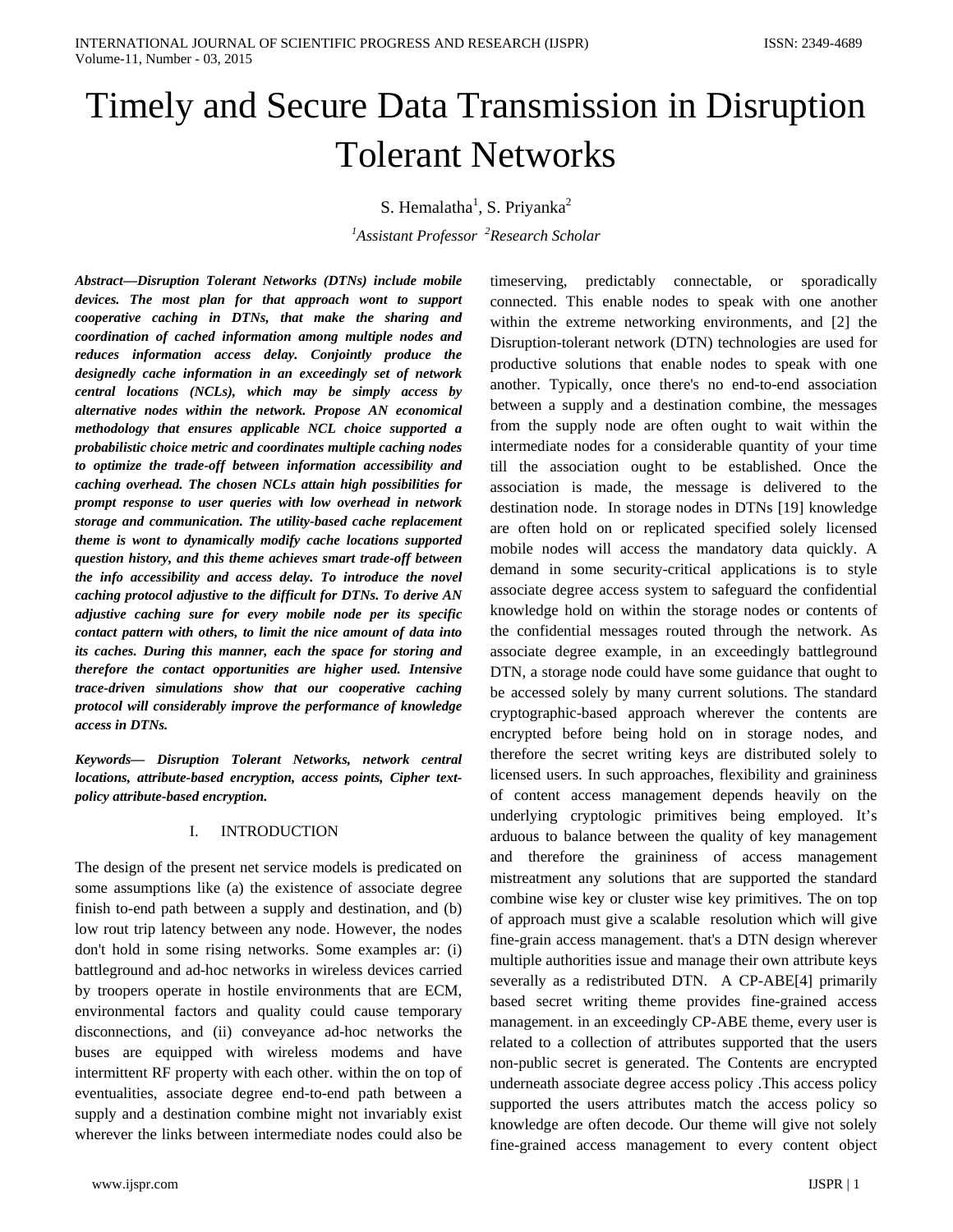however additionally additional subtle access management antics. Cipher text-policy attribute-based secret writing (CP-ABE) could be a guaranteeing cryptologic account the proper to realize entrance management problems. In several case, the problem of applying CP-ABE in redistributed DTNs presents some securities and protection challenges on the property and coordination of characteristics issued from distinctive powers.

#### II. SYSTEM MODEL

For each data item in the network, the locations where it is cached are dynamically adjusted via cache replacement. This replacement is based on data popularity, and generally places popular data nearer to the central nodes of NCLs. Proposing a probabilistic cache replacement strategy, which appropriately selects the data to be cached and balances between the cumulative data accessibility and access delay.



Figure1: System model

Proposed intentional caching scheme achieves much better successful ratio and delay of data access.

When a data source generates data, it pushes data tocentral nodes of NCLs, which are prioritized to cache data. One copy of data is cached at each NCL. If the caching buffer of a central node is full, another node near the central node will cache the data. Propose a utility-based cache replacement scheme to dynamically adjust cache locations based on query history, and to achieves good tradeoff between the data accessibility and access delay. To intentionally cache data at a set of network central locations (NCLs), this can be easily accessed by other nodes in the network. Data access

scheme to probabilistically coordinate multiple caching nodes for responding to user queries.

# III. PREVIOUS WORK

Efficient relay selection metrics to approach the performance of Epidemic routing with lower forwarding cost, based on prediction of node contacts in the future. Some schemes do such prediction based on their mobility patterns, which are characterized by filter or semi-Markov chains. In some other schemes, node contact pattern is exploited as abstraction of node mobility pattern for better prediction accuracy based on the experimental and theoretical analysis of the node contact characteristics. The social network properties of node contact patterns, such as the centrality and community structures, have also been also exploited for relay selection in recent social-based data forwarding schemes. The aforementioned metrics for relay selection can be applied to various forwarding strategies, which differ in the number of data copies created in the network. While the most conservative strategy always keeps a single data copy and Spray-and-Wait holds a fixed number of data copies, most schemes dynamically determine the number of data copies. In Compare-and-Forward a relay forwards data to another node whose metric value is higher than itself. Delegation forwarding reduces forwarding cost by only forwarding data to nodes with the highest metric. Data access in DTNs, on the other hand, can be provided in various ways .Data can be disseminated to appropriate users based on their interest profiles.

Publish/subscribe systems were used for data dissemination, where social community structures are usually exploited to determine broker nodes. In other schemes without brokers, data items are grouped into predefined channels, and are disseminated based on users' subscriptions to these channels. Caching is another way to provide data access. Cooperative caching in wireless ad hoc networks, in which each node caches pass-by data based on data popularity, so that queries in the future can be responded with less delay. Caching locations are selected incidentally among all the network nodes. Some research efforts have been made for caching in DTNs, but they only improve data accessibility from infrastructure network such as WiFi access points (APs) or Internet. Peer-to-peer data sharing and access among mobile users are generally neglected. Distributed determination of caching policies for minimizing data access delay has been studied in DTNs, assuming simplified network conditions. In , it is assumed that all the nodes contact each other with the same rate. Users are artificially partitioned into several classes such that users in the same class are identical. Data are intentionally cached at appropriate network locations with generic data and query models, but these caching locations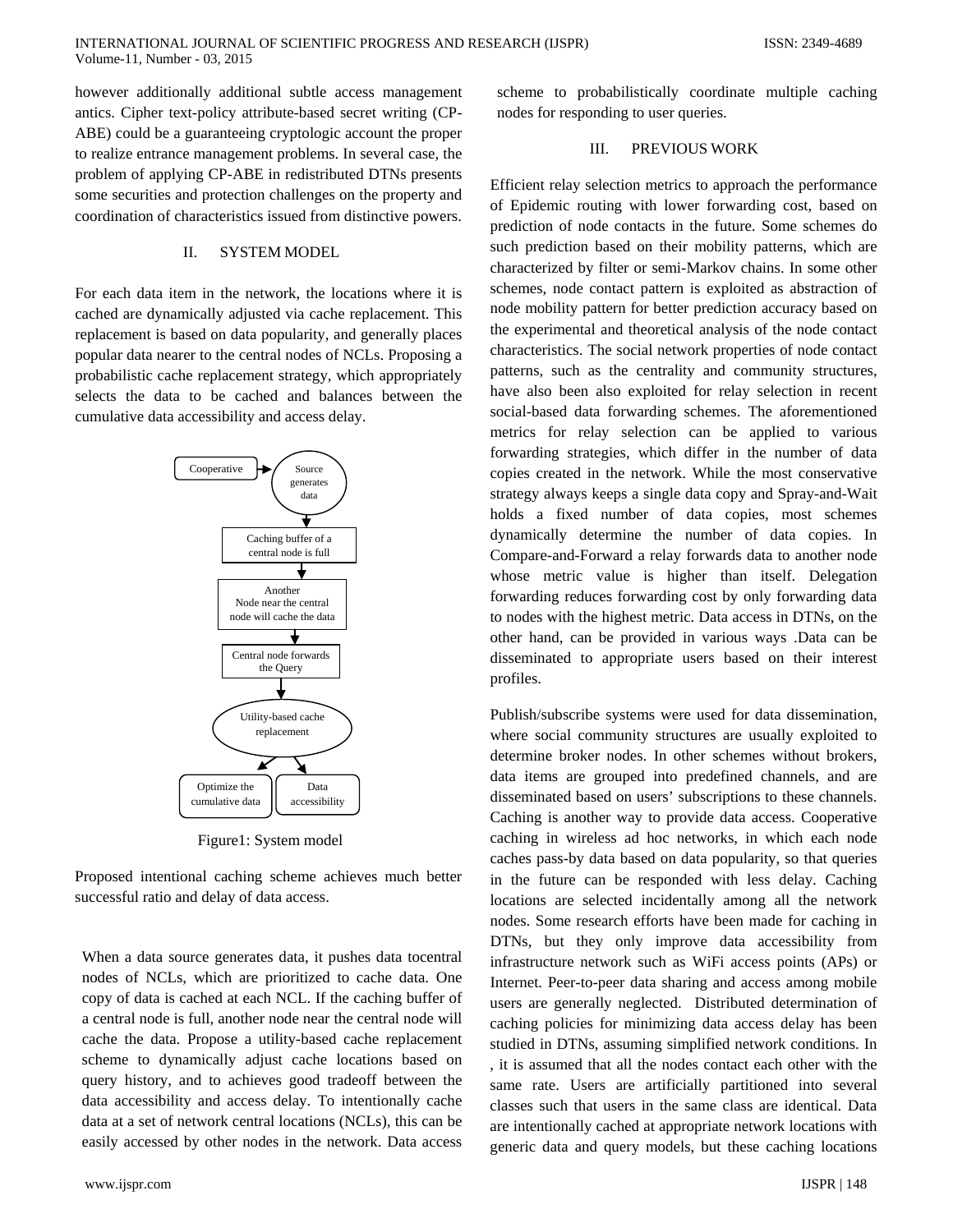are determined based on global network knowledge. Comparatively, in this paper, propose to support cooperative caching in a fully distributed manner in DTNs, with heterogeneous node contact patterns and behaviors.

# IV. PROPOSED METHODOLOGY

The propose a completely unique approach to support cooperative caching in DTNs, that allows the sharing and coordination of cached knowledge among multiple nodes and reduces knowledge access delay. The fundamental plan is to designedly cache knowledge at a collection of network central locations (NCLs), which might be simply accessed by different nodes within the network. Propose associate degree economical theme that ensures acceptable NCL choice supported a probabilistic choice metric and coordinates multiple caching nodes to optimize the trade-off between knowledge accessibility and caching overhead. Propose a completely unique theme to handle the said challenges and to expeditiously support cooperative caching in DTNs. the fundamental plan is to designedly cache knowledge at a collection of network central locations (NCLs), every of that corresponds to a gaggle of mobile nodes being simply accessed by different nodes within the network. every NCL is pictured by a central node, that has high quality within the network and is prioritized for caching knowledge. thanks to the restricted caching buffer of central nodes, multiple nodes close to a central node is also concerned for caching, and make sure that fashionable knowledge area unit perpetually cached nearer to the central nodes via dynamic cache replacement supported question history. The elaborate contributions area unit listed as follows

To develop associate degree economical approach to NCL choice in DTNs supported a probabilistic choice metric. the chosen NCLs reach high probabilities for prompt response to user queries with low overhead in network storage and transmission. The propose an information access theme to probabilistically coordinate multiple caching nodes for responding to user queries. To optimize the trade-off between knowledge accessibility and caching overhead, to attenuate the typical variety of cached knowledge copies within the network. The propose a utility-based cache replacement theme to dynamically regulate cache locations supported question history, and also the theme achieves smart trade-off between the information accessibility and access delay.

#### **Network Central Locations**

During this section, describe a way to choose NCLs supported a probabilistic metric evaluating the information transmission delay among nodes in DTNs; validate the pertinence of such metric in follow supported the no

uniformity of node contact pattern in realistic DTN traces. moreover, propose elaborate ways for choosing NCLs in follow supported completely different handiness of network info.

#### **Multichip opportunist association On Network**

The information transmission delay between 2 nodes A and B, indicated by the variant Y, is measured by the burden of the shortest opportunist path between the 2 nodes. In follow, mobile nodes maintain the data concerning shortest opportunist methods between one another in an exceedingly distance-vector manner after they inherit contact.



Figure 2. Opportunist Path

### **Caching theme**

During this section, gift cooperative caching theme. the fundamental plan is to designedly cache knowledge at a collection of NCLs, which might be promptly accessed by different nodes. The theme consists of the subsequent 3 components:

1. once supply generates data, it pushes knowledge to central nodes of NCLs, that area unit prioritized to cache knowledge. One copy of knowledge is cached at every NCL. If the caching buffer of a central node is full, another node close to the central node can cache the information. Such choices area unit mechanically created supported buffer conditions of nodes concerned within the pushing method.

2. A requester multicasts a question to central nodes of NCLs to drag knowledge, and a central node forwards the question to the caching nodes. Multiple knowledge copies area unit came to the requester, and optimize the trade-off between knowledge accessibility and transmission overhead by dominant the quantity of came knowledge copies.

3. Utility-based cache replacement is conducted whenever 2 caching nodes contact and ensures that fashionable knowledge area unit cached nearer to central nodes. For usually cache additional copies of fashionable knowledge to optimize the additive knowledge access delay. Additionally probabilistically cache less fashionable knowledge to make sure the general knowledge accessibility.

## **Caching Location**

Whenever a node S generates new knowledge, S pushes the information to NCLs by causation an information copy to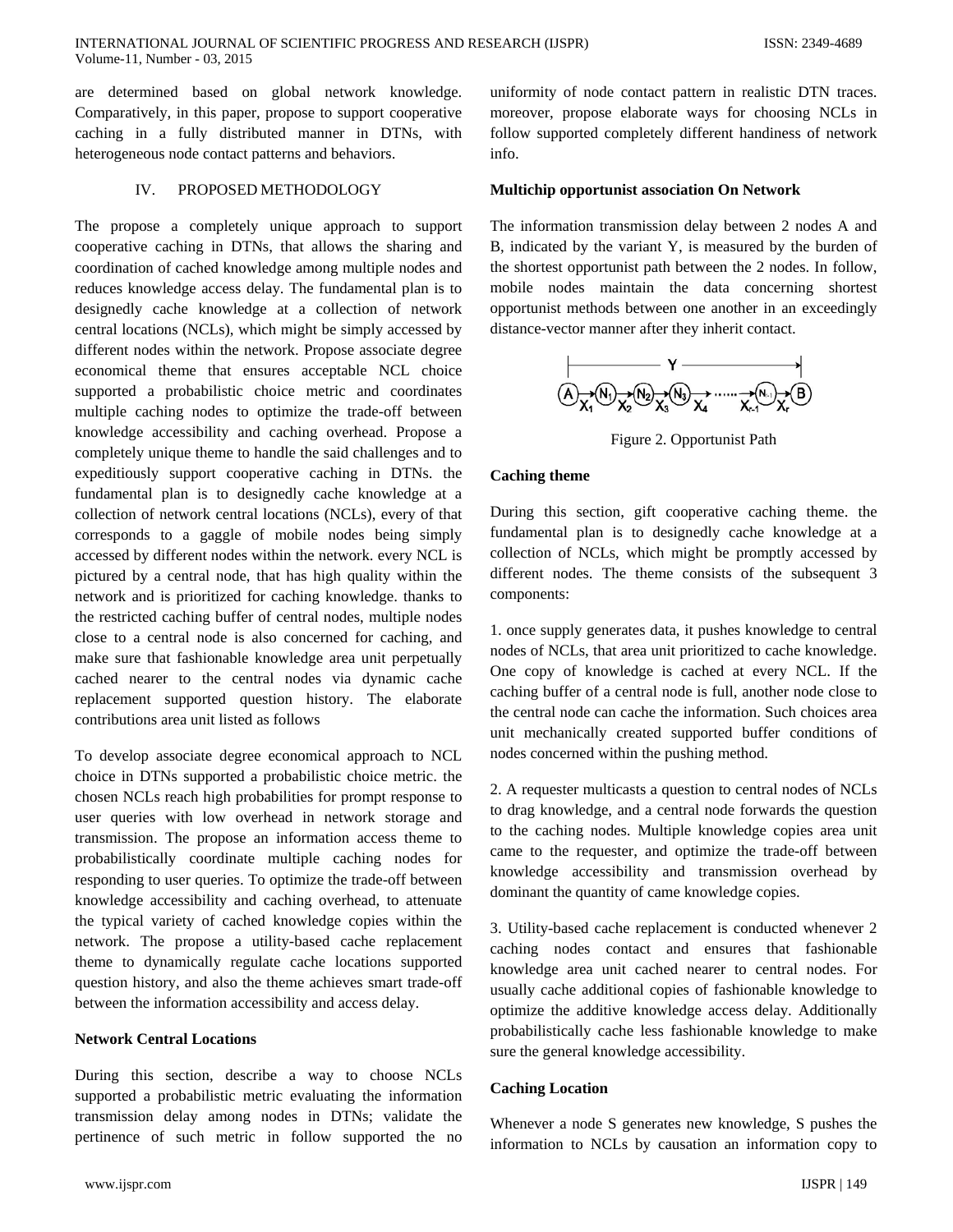every central node representing a NCL. Use the opportunist path weight to the central node as relay choice metric for such knowledge forwarding, and a relay forwards knowledge to a different node with the next metric than itself. This "Compare-and-Forward" strategy has been wide utilized in the literature for economical knowledge forwarding. For new generated knowledge, the initial caching locations area unit mechanically determined throughout the forwarding method supported node buffer conditions. The caching locations area unit then dynamically adjusted by cache replacement delineate consistent with question history. In general, knowledge area unit forwarded to and cached at central nodes. This forwarding method solely stops once the caching buffer of ensuing relay is full, four and knowledge area unit cached at this relay in such cases. In different words, throughout forwarding method toward central nodes relays carrying data area unit thought-about as temporal caching locations of the information. Such determination of caching location is illustrated in Fig. 8, wherever the solid lines indicate opportunist contacts accustomed forward knowledge, and also the broken lines indicate knowledge forwarding stopped by node buffer constraint. Central node

•C1 is ready to cache knowledge, however knowledge copies to C2 and C3 area unit stopped and cached at relays R24 and R33, severally, as a result of neither C2 nor R3 four has enough buffer to cache knowledge.

•Note that the caching location at a NCL might not be the contacted neighbor of a central node, just like the case of nodes R33,in Fig. 8.

•From this strategy, it's straightforward to visualize that the set of caching nodes at every NCL forms a connected sub graph of the network contact graph at any time throughout knowledge access.



Figure3. Determining

# **Queries**

Assume that any node could request knowledge, and hence, knowledge requesters area unit every which way distributed within the network. Requester multicasts a question with a finite time constraint to any or all the central nodes to drag knowledge, and existing multicast schemes in DTNs will be

www.ijspr.com IJSPR | 150

exploited for this purpose. when having received the question, a central node right away replies to the requester with knowledge if it's cached domestically. Otherwise, it broadcasts the question to the nodes close.



Figure4 propulsion knowledge from the NCLs

This method is illustrated in Fig. 3 whereas the central node C1 is ready to come the cached knowledge to R right away, the caching nodes A and B solely reply to R when they receive the question from central nodes C2 and C3, severally. The question broadcast finishes once question expires.

# **Cache Replacement**

For every knowledge item within the network, the locations wherever it's cached area unit dynamically adjusted via cache replacement. This replacement relies on knowledge quality, and usually places fashionable knowledge nearer to the central nodes of NCLs. ancient cache replacement methods like LRU, that removes the least-recently-used knowledge from cache once new knowledge area unit out there, area unit ineffective thanks to its over simple thought of knowledge quality. Greedy-Dual-Size calculates knowledge utility by considering knowledge quality and size at the same time, however cannot guarantee best choice of cached knowledge. to boost previous work by proposing a probabilistic cache replacement strategy, that befittingly selects {the knowledge the info the information} to be cached and heuristically balances between the additive data accessibility and access delay.

#### **Ncl Load equalization**

First, the central nodes cache the foremost fashionable knowledge within the network and answer the frequent queries for these knowledge. Second, the central nodes also are accountable for broadcasting all the queries they receive to different caching nodes close. However, such practicality could quickly consume the native resources of central nodes that embody their battery life and native memory. additionally, would love our caching schemes to be resilient to failures of central nodes. during this section, To specialise in addressing this challenge, and propose ways that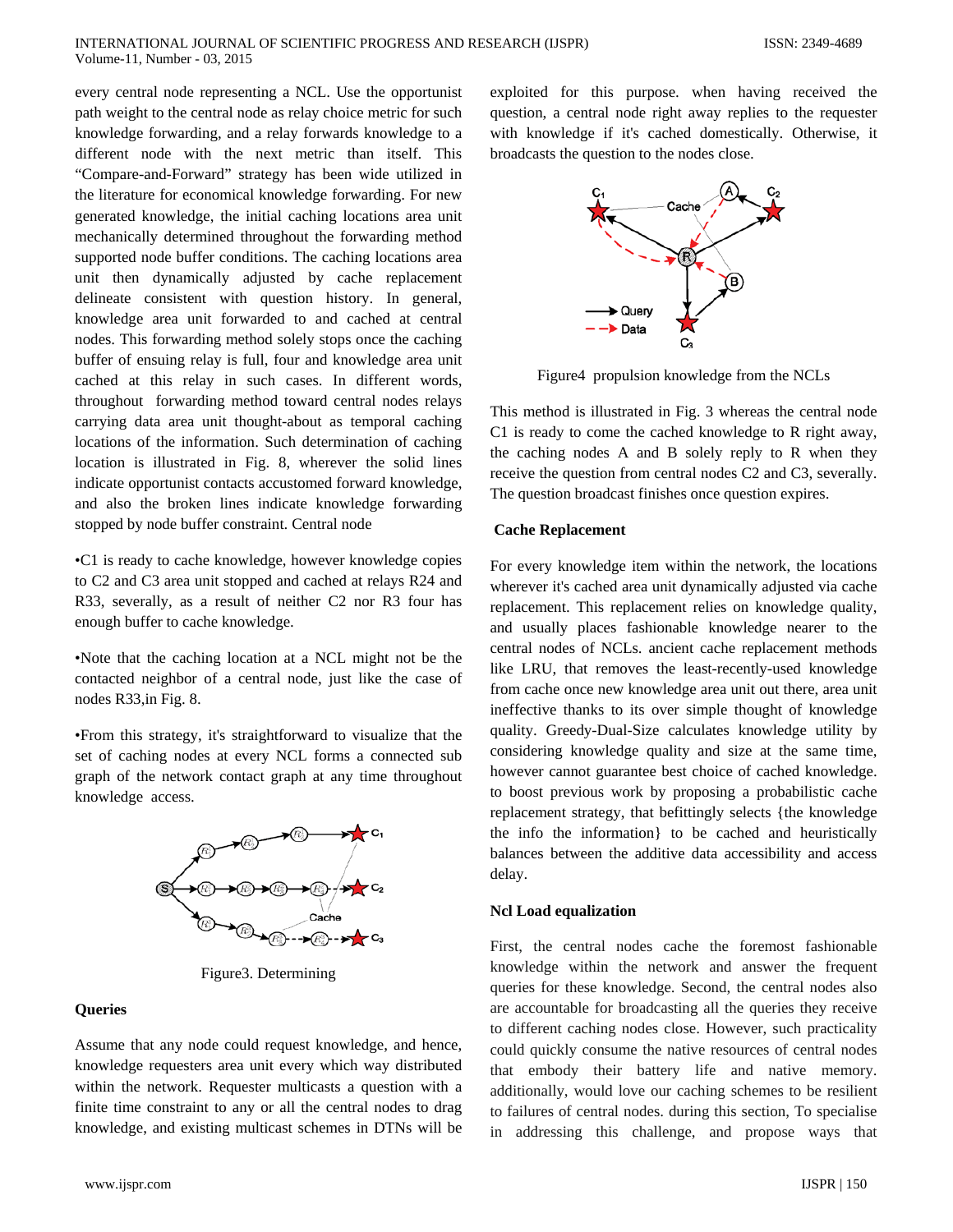expeditiously migrate the practicality of central nodes to different nodes in cases of failures or resource depletion. In general, the ways resent during this section will be accustomed regulate the readying of central nodes at runtime, like adding or removing central nodes consistent with up-todate necessities on caching performance.

# **Selecting the New Central Node**

When a central node fails or its native resources area unit depleted, another node is chosen as a replacement central node. Intuitively, the new central node ought to be the one with the very best NCL choice metric worth among this non central nodes within the network. However, such choice could degrade the caching performance.





#### V. SIMULATION/EXPERIMENTAL RESULT

For evaluate the performance of our proposed caching scheme by comparing it with the following schemes:

No Cache, where caching is not used for data access and each query is only responded by data source. Random Cache, in which every requester caches the received data to facilitate data access in the future.

Cache Data, which is proposed for cooperative caching in wireless ad hoc networks, and lets each relay in DTNs cache the pass-by data based on their popularity.

Bundle Cache, which packs network data as bundles and makes caching decision on pass-by data by considering the node contact pattern in DTNs, so as to minimize the average data access delay.

Cache replacement algorithms are proposed in Cache- Data and Bundle Cache, and will also be used in our evaluations. For Random Cache, LRU is used for cache replacement. The following metrics are used for evaluations. Each simulation is repeated multiple times with randomly generated data and queries for statistical convergence:

Successful ratio: The ratio of queries being satisfied with the requested data. This ratio evaluates the coverage of data access provided by our proposed caching schemes.

Data access delay: The average delay for getting responses to queries.

Caching overhead: The average number of data copies being cached in the network

## VI. CONCLUSIONS

In this paper, propose a novel scheme to support cooperative caching in DTNs. Our basic idea is to intentionally cache data at a set of NCLs, which can be easily accessed by other nodes. To ensure appropriate NCL selection based on a probabilistic metric; approach coordinates caching nodes to optimize the tradeoff between data accessibility and caching overhead. Extensive simulations show that scheme greatly improves the ratio of queries satisfied and reduces data access delay, when being compared with existing schemes.

For the future work proposed Cipher text policy attributebased encryption (CP-ABE) is a promising cryptographic solution to the access control issues. In this paper, to propose a secure data retrieval scheme using CP-ABE for decentralized DTNs where multiple key authorities manage their attributes independently. In CP-ABE, the key authority generates private keys of users by applying the authority's master secret keys to users' associated set of attributes.

### VII. FUTURE SCOPES

In future work based on in addition, the fine-grained key revocation can be done for each attribute group. The proposed mechanism to securely and efficiently manage the confidential data distributed in the disruption-tolerant military network. The data confidentiality and privacy can be cryptographically enforced against any curious key authorities or data storage nodes in the proposed scheme.

## **REFERENCES**

- [1] J. Burgess, B. Gallagher, D. Jensen, and B. N. Levine, "Maxprop: Routing for vehicle-based disruption tolerant networks," in *Proc. IEEE INFOCOM*, 2006, pp. 1–11.
- [2] M. Chuah and P. Yang, "Node density-based adaptive routing scheme for disruption tolerant networks," in *Proc. IEEE MILCOM*, 2006, pp.1–6.
- [3] M. M. B. Tariq, M. Ammar, and E. Zequra, "Mesage ferry route design for sparse ad hoc networks with mobile nodes," in *Proc. ACM MobiHoc*, 2006, pp. 37–48.